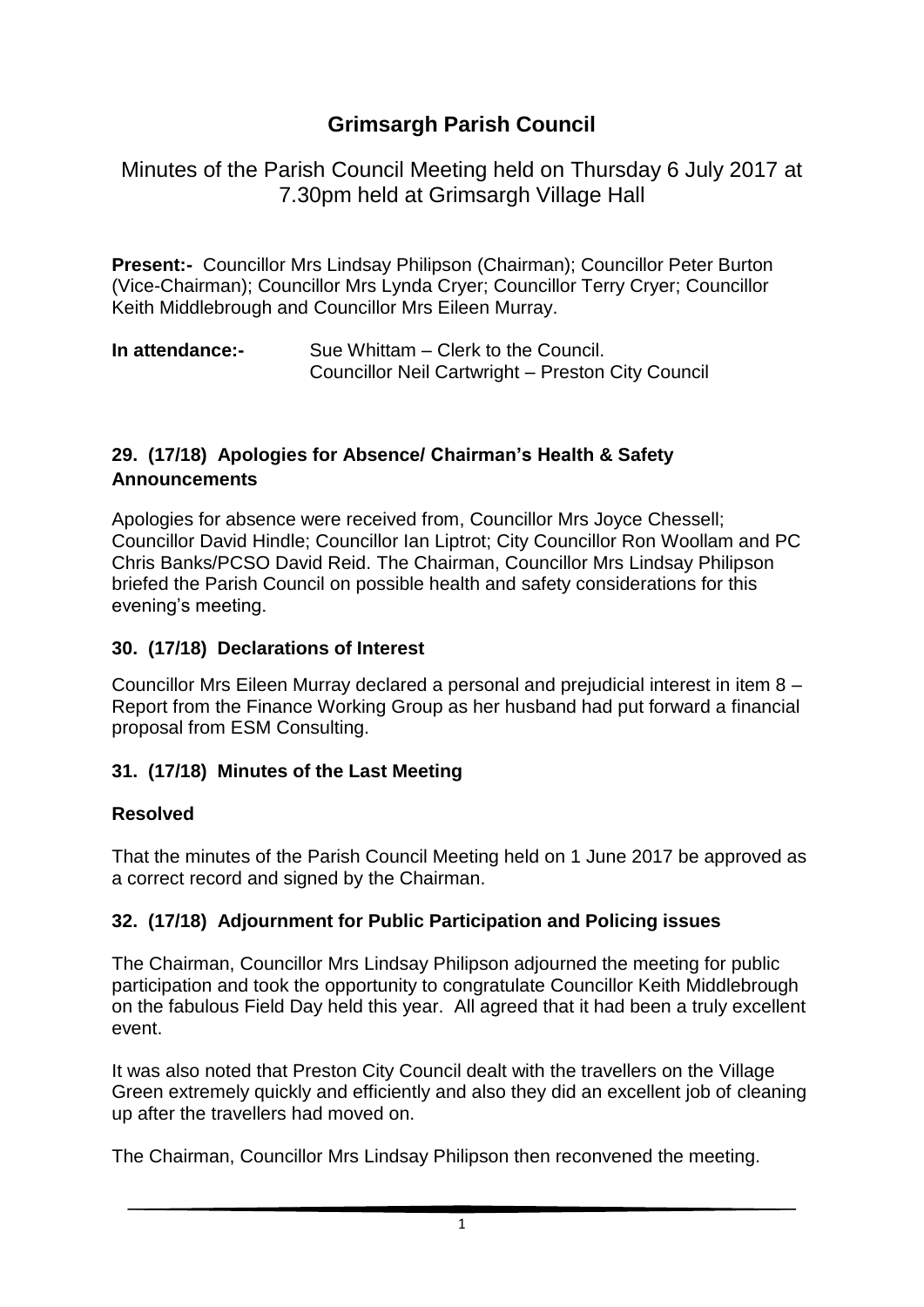# **33. (17/18) Town and Country Planning Act, 1990**

It was noted that there were no Planning Applications for consideration at this meeting. However, the Parish Council had been informed that the Planning Application for the Older Person's Village had been submitted to Preston City Council but it was still being validated and apparently a further report from the applicant needed to be submitted. It was therefore likely that it would be a number of weeks before the Parish Council was consulted about this Planning Application. The applicant had not responded to the request from the Parish Council for a public consultation event to be held in the village.

It was therefore agreed that the Parish Council would ensure as far as possible, that all residents were aware of this Planning Application and so could comment if they wished. If the Planning Application was likely to be considered by the Parish Council at their next meeting in September it was agreed that the Parish Council would distribute a flyer to the whole village with details of the Planning Application and also advising residents that the Parish Council would hold a public meeting for residents for one hour before the Parish Council meeting on 7 September 2017. In addition to this it was agreed that the applicant should also be invited to attend.

If the consultation on this Planning Application was received sooner than expected then a meeting of our Planning Sub-Committee would be arranged but a flyer would still be distributed to the whole village and residents could attend the Planning Sub-Committee if they wished.

It was noted that the Clerk has located a copy of our Nellie Carbis Millennium Woodland land registry documents and confirmed that the Parish Council owned the land.

The Clerk reported that the Parish Council had received notification of a consultation by Preston City Council on a draft Preston Shopfront Design Supplementary Planning Document (SPD) and that the closing date for comments was 7 August 2017. It was agreed that the Clerk should reply to the consultation advising that the Parish Council welcomed this SPD and looked forward to it being adopted and enforced.

Reference was also made to the "A" board outside Stanner House but it was likely that this board was actually on the owner's land and not on the public highway.

There were no further planning issues for discussion at the meeting.

### **Resolved**

1) That, with regard to the Planning Application for the Older Person's Village in Grimsargh, that when the Parish Council is consulted on this application a flyer is distributed to the whole village and a public meeting is held either as part of the Planning Sub-Committee or the one hour before the next meeting of the Parish Council on 7 September 2017. In addition to this the applicant will also be invited to attend.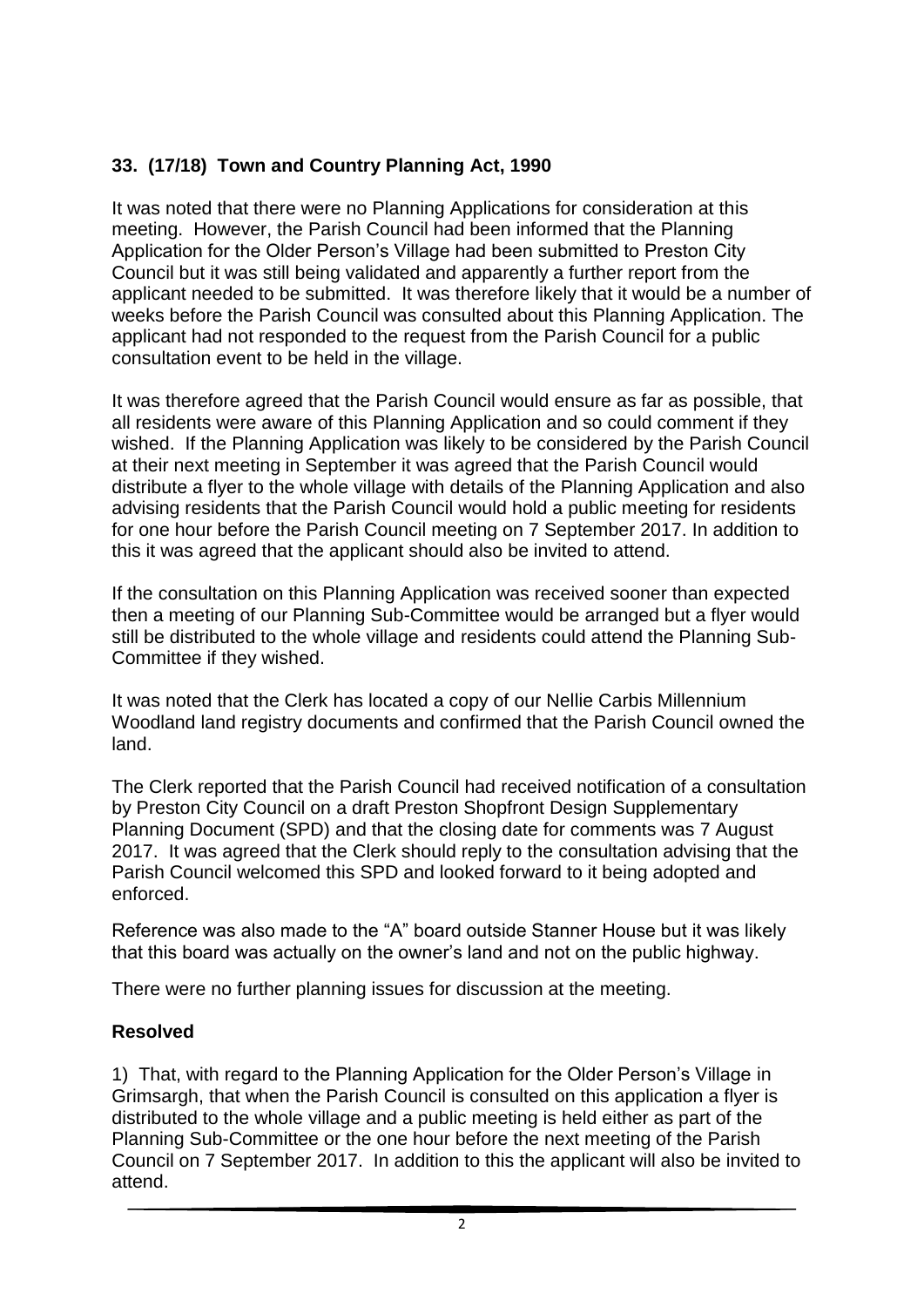2) That, with regard to the Shopfront Design SPD that the Clerk responds to the consultation advising that the Parish Council welcomes this SPD and looks forward to it being adopted and enforced.

### **34. (17/18) Neighbourhood Planning - update**

The Chairman, Councillor Mrs Lindsay Philipson gave an update on progress so far with the draft questionnaire. She informed the Parish Council that we were now on draft 3 and that this draft would be discussed further at the Neighbourhood Planning Steering Group meeting arranged for 12 July 2017. The Chairman, Councillor Mrs Lindsay Philipson and Councillor Mrs Eileen Murray had also met with Tom Wiggans at Preston City Council and a further meeting had been arranged for 24 July 2017.

The Chairman, Councillor Mrs Lindsay Philipson was pleased to report that due to the excellent hard work done by Councillor Mrs Eileen Murray that the Parish Council had been successful in receiving a grant of £6,410 towards the production of our Neighbourhood Plan. This grant would be used for the printing of the questionnaire (using a professional printer); the publishing of the questionnaire on line (using Sally Gorton); consultation fees for our Planner Tim Brown and other minor costs such as room hire. It was noted that the grant would need to be spent by the end of January 2018.

The Chairman, Councillor Mrs Lindsay Philipson also thanked Councillor Terry Cryer, Councillor Lynda Cryer and Councillor Mrs Eileen Murray for their help promoting the Neighbourhood Plan at Field Day, as this had certainly raised the profile of the Neighbourhood Plan in the village.

# **Resolved**

That the report is received and noted.

# **35. (17/18) Grimsargh Wetlands – update**

The Chairman, Councillor Mrs Lindsay Philipson gave an update to the Parish Council on the progress with the Charitable Incorporated Trust (CIO). She informed the Parish Council that we were awaiting the outcome of the application for the CIO which will possibly be agreed at the end of July 2017.

The Chairman, Councillor Mrs Lindsay Philipson also reported that representatives from the Grimsargh Wetlands Trust had also been involved in Field Day and that a lovely banner had been produced, and the Trustees organised a raffle which raised £250 for the Trust. In addition a number of people had wanted to become volunteers for the Wetlands and this was great news. It was reported that currently the Trustees were firming up the work schedule and sorting out signage and health and safety issues.

A copy of the draft lease between the Parish Council and the Wetlands Trust had been circulated to the Parish Council and this was agreed. It was noted that there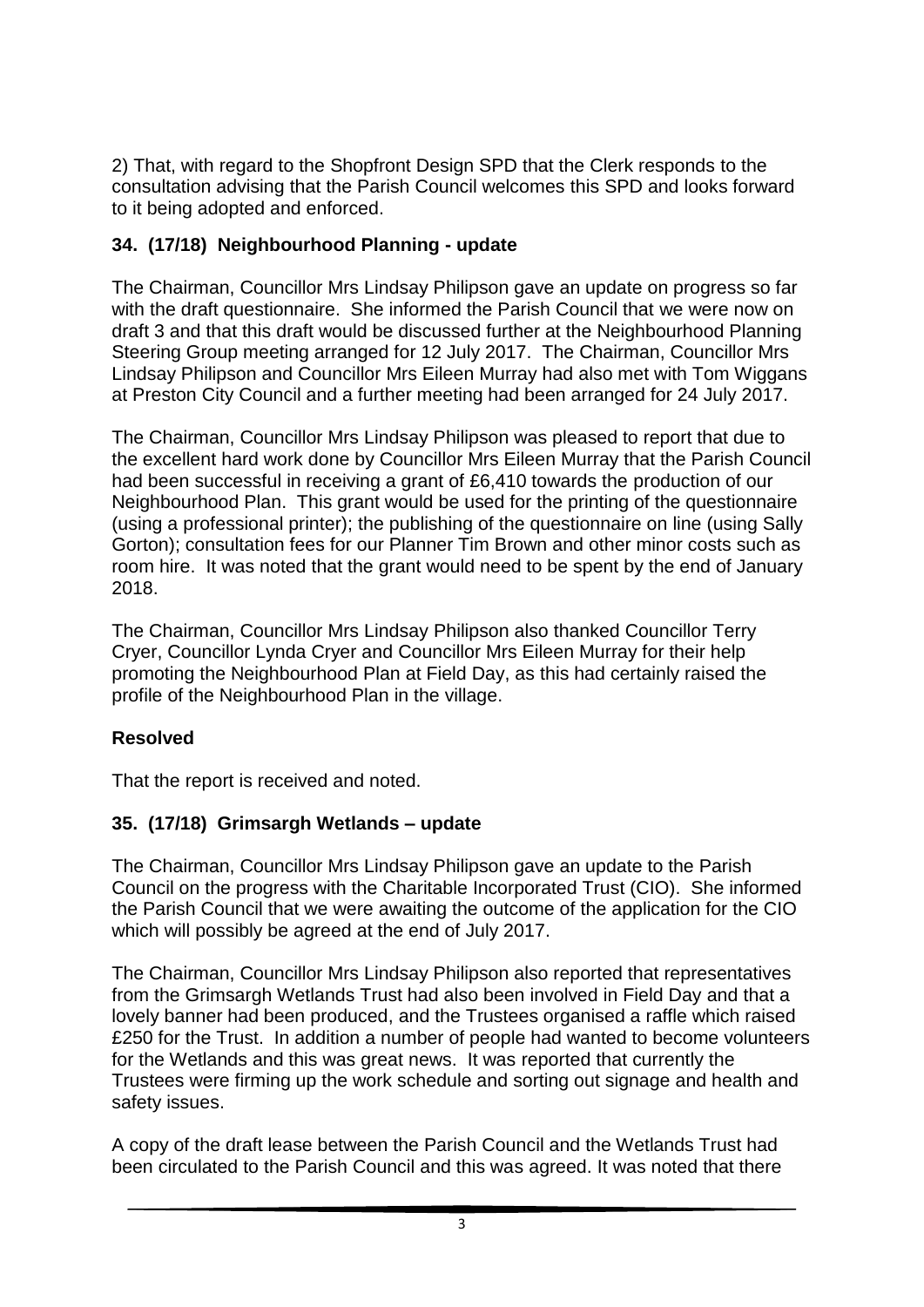were some final typos to be amended and that the draft lease would also be presented to the Wetlands Trust for their comments. As it was likely that the Charitable Trust would receive approval from the Charities Commission before the next meeting of the Parish Council and that we had to have the lease agreed in order to proceed, it was unanimously agreed that the Clerk in conjunction with the Chairman, Councillor Mrs Lindsay Philipson should be given authority to sign off the lease on behalf of the Parish Council.

#### **Resolved**

That, the report is received and noted and that approval is given to the Clerk in conjunction with the Chairman to sign the final version of the lease between the Parish Council and the Grimsargh Wetlands Trust.

### **36. (17/18) Report from the Finance Working Group held on 7 June 2017**

(Councillor Mrs Eileen Murray declared a personal and prejudicial interest in this item and left the meeting).

Councillor Peter Burton presented the report of the Finance Working Group held on 7 June 2017. Councillor Burton explained that Steve Murray from ESM Consulting had submitted an investment proposal and he had considerable knowledge and experience. However, he was not a certified Independent Financial Advisor (IFA) but it was not compulsory for the Parish Council to use a certified IFA. It was agreed that Councillor Peter Burton and Councillor Keith Middlebrough should meet with Steve Murray to discuss his proposals further. This would then be compared to the costs of other investment proposals received. A further report with recommendations would then be presented to the Parish Council for approval. There was also discussion about the amount to be invested and it was agreed that the Finance Working Group should discuss this further and again make recommendations to the Parish Council.

With regard to the Community Infrastructure Levy (CiL), the Finance Working Group recommended to the Parish Council that the 5% for administration is taken out of CiL monies for this year and future years unless circumstances change or mitigating factors indicate this practice should be altered. This was unanimously agreed.

It was noted that an update on the budget would be presented to the September meeting of the Parish Council.

#### **Resolved**

1) That Councillor Peter Burton and Councillor Keith Middlebrough meet with Steve Murray from ESM Consulting to discuss further the investment proposal and report back with recommendations to the Parish Council.

2) That the Finance Working Group discusses the appropriate amount of investment and reports back with recommendations to the Parish Council.

3) That with regard to the Community Infrastructure Levy (CiL) the 5% for administration is taken out of CiL monies for this year and future years unless circumstances change or mitigating factors indicate this practice should be altered.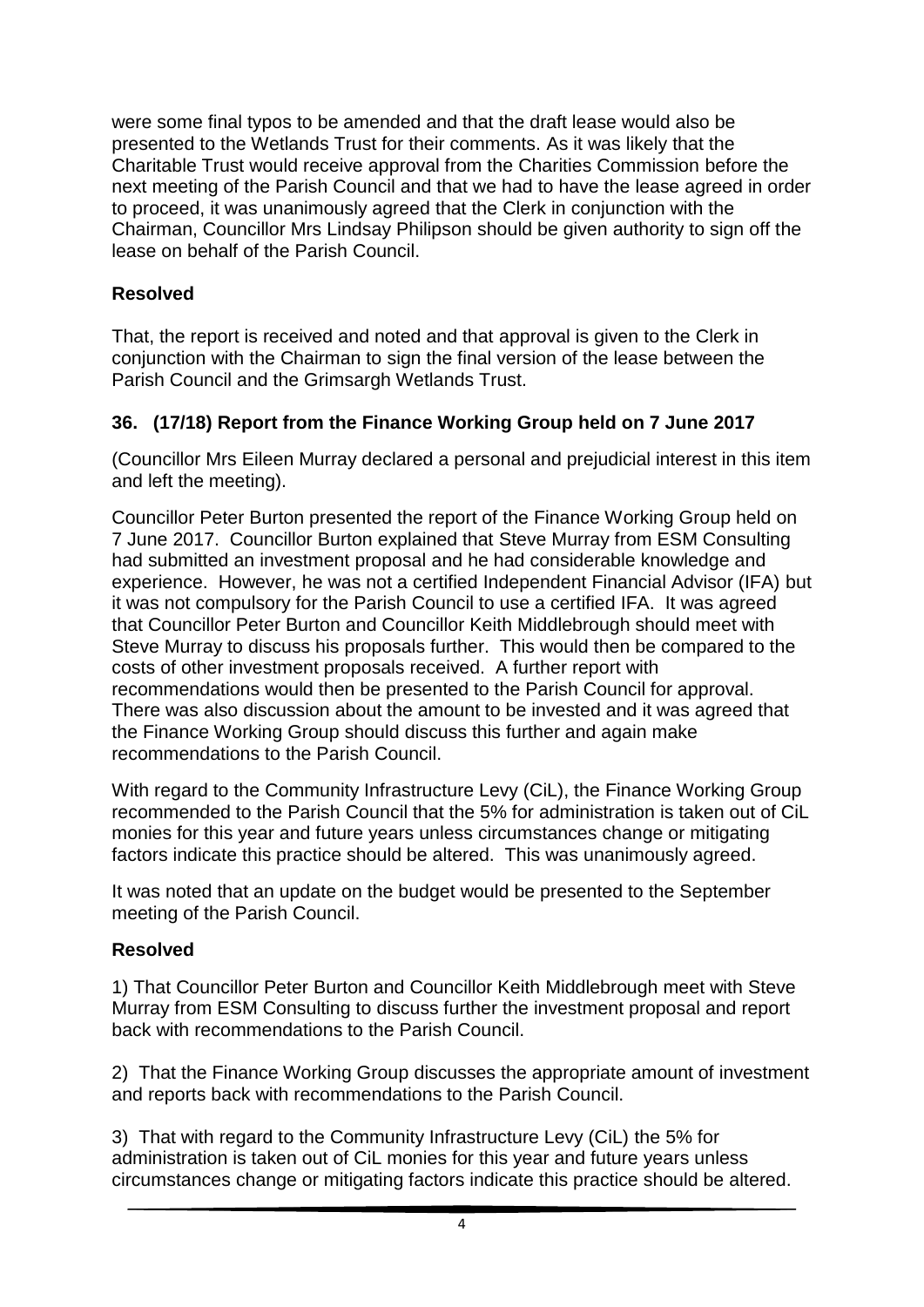Councillor Mrs Eileen Murray returned to the meeting.

# **37. (17/18) TCV Membership**

The Parish Council gave consideration to the renewal of their membership to the Conservation Volunteers known as TCV at a cost of £38 per year. It was agreed that the Parish Council would renew their membership for this year but would look in detail about the benefits of being a member before renewing again next year.

# **Resolved**

That the Parish Council agrees to renew its membership of TCV at a cost of £38 per year and that this membership will be reviewed before renewing again next year.

# **38. (17/18) CCTV Project**

The Parish Council gave consideration to the reply received from the Head of ICT at Lancashire Police regarding the CCTV project in the village. It was disappointing that the project had stalled and that the Police were suggesting that trusted Parish Council representatives operate the scheme. Councillor Terry Cryer said that it was likely that users of the system would have to undertake Data Protection training, our signage would also need to be changed and the service level agreement between the Parish Council and the Police would be obsolete.

The Chairman, Councillor Mrs Lindsay Philipson said that this had an effect on public perception and it reflected badly on an excellent project that should be being used in the village to help protect the residents. Various options were discussed and it was felt that the Parish Council should purchase a standalone computer that could possibly be put in the Village Hall subject to agreement by the Police and the Village Hall Committee. This was likely to cost about £500 - £600. It was further agreed that the Clerk should contact the Head of ICT to ask if the Parish Council purchased the computer then would the police be willing to access it from the Village Hall.

It was noted that the Police had referred in their letter to a new portal which would allow people to upload digital media via their internet site which would then be accessed by Police Officers. This would be up and running next year and it had been suggested by the Police that this was the way forward.

The Clerk also reported that she had now received a letter from Clive Grunshaw the Police and Crime Commissioner who had stated that we should have received the reply from the Head of ICT in answer to our concerns.

A further update on this project would be provided at the September meeting of the Parish Council.

# **Resolved**

That the Clerk contacts the Head of ICT at the Police to ask if the Parish Council purchased a standalone computer that would be placed at a suitable location in the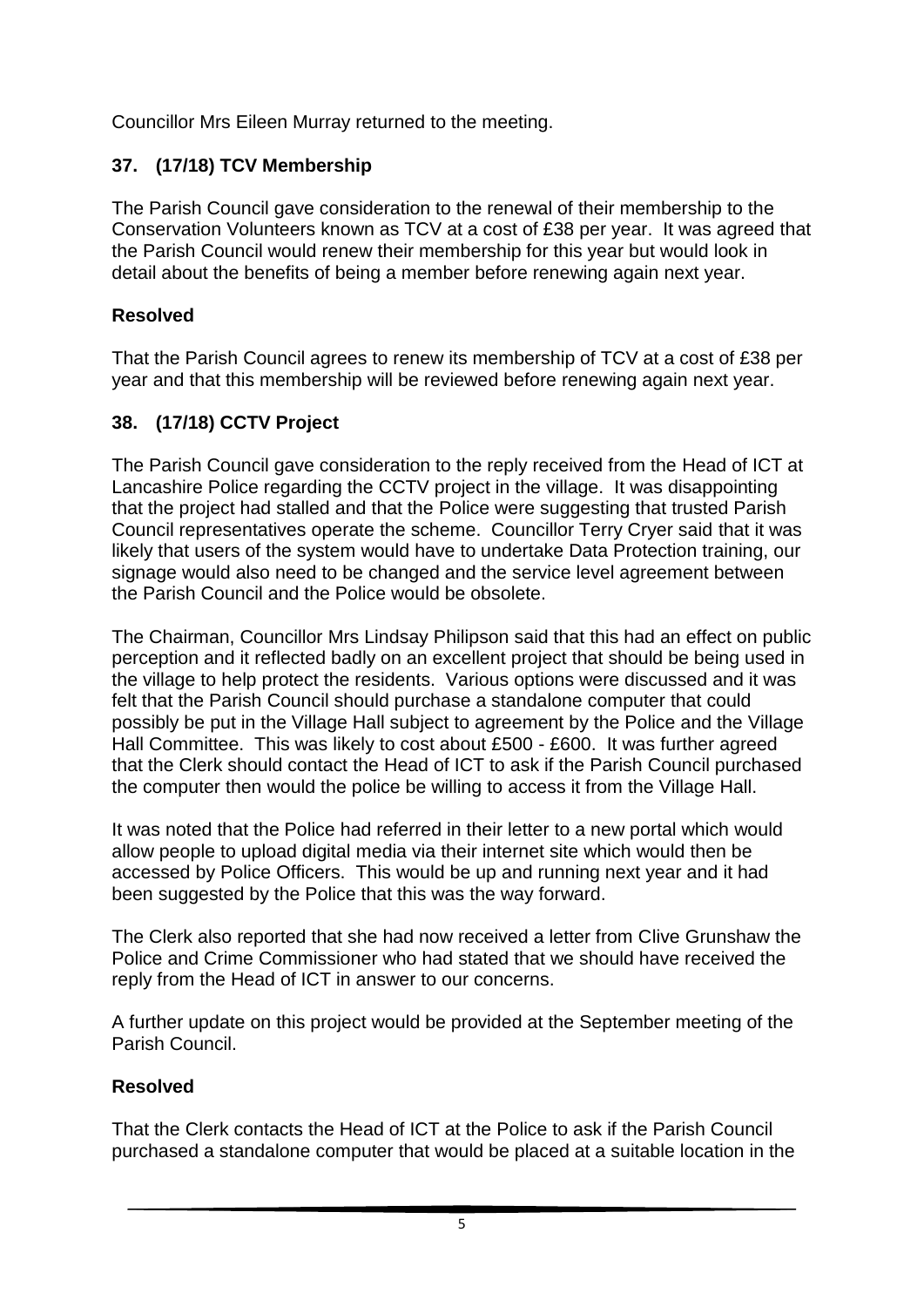village such as the Village Hall, would the Police be willing to access this for crime purposes.

# **39. (17/18) Authorised signatories for Parish Council accounts**

The Parish Council reviewed the signatories on their bank accounts. With regard to the NS & I (National Savings) account it was agreed that all current Parish Councillors namely Councillor Mrs Lindsay Philipson; Councillor Peter Burton; Councillor Mrs Joyce Chessell; Councillor Mrs Lynda Cryer; Councillor Terry Cryer; Councillor David Hindle; Councillor Ian Liptrot; Councillor Keith Middlebrough; Councillor Mrs Eileen Murray and the Clerk Sue Whittam should be signatories on this account. In addition to this former Councillors Ron Woollam; David Nicholson; Andy Ellis and Lynn McCann should be removed from the authorised signatories list. It was noted that to withdraw money from this account required any two signatures from the approved list. It was agreed that the Clerk would amend the signatories as above and inform NS & I of these changes.

With regard to the Nat West Bank Account it was agreed that all current Parish Councillors namely Councillor Mrs Lindsay Philipson; Councillor Peter Burton; Councillor Mrs Joyce Chessell; Councillor Mrs Lynda Cryer; Councillor Terry Cryer; Councillor David Hindle; Councillor Ian Liptrot; Councillor Keith Middlebrough; Councillor Mrs Eileen Murray and the Clerk Sue Whittam should be signatories on this account. In addition to this former Councillors Ron Woollam; David Nicholson; Andy Ellis and Lynn McCann should be removed from the authorised signatories list. It was noted that to withdraw money from this account required any two Councillor signatures from the approved list and the Clerk. It was agreed that the Clerk would update the mandate for the Nat West Account and that new signatories would be required to take their ID to the bank for verification before the changes could be implemented. Therefore it was agreed that the authorised signatories in the current mandate, for the accounts detailed in section 2 of the mandate be changed in accordance with section 4 and 6 and the current mandate will continue as amended.

# **Resolved**

1) With regard to the NS & I (National Savings) account it was agreed that all current Parish Councillors namely Councillor Mrs Lindsay Philipson; Councillor Peter Burton; Councillor Mrs Joyce Chessell; Councillor Mrs Lynda Cryer; Councillor Terry Cryer; Councillor David Hindle; Councillor Ian Liptrot; Councillor Keith Middlebrough; Councillor Mrs Eileen Murray and the Clerk Sue Whittam should be signatories on this account. In addition to this former Councillors Ron Woollam; David Nicholson; Andy Ellis and Lynn McCann should be removed from the authorised signatories list.

2) With regard to the Nat West Bank Account it was agreed that all current Parish Councillors namely Councillor Mrs Lindsay Philipson; Councillor Peter Burton; Councillor Mrs Joyce Chessell; Councillor Mrs Lynda Cryer; Councillor Terry Cryer; Councillor David Hindle; Councillor Ian Liptrot; Councillor Keith Middlebrough; Councillor Mrs Eileen Murray and the Clerk Sue Whittam should be signatories on this account. In addition to this former Councillors Ron Woollam; David Nicholson; Andy Ellis and Lynn McCann should be removed from the authorised signatories list. It was further agreed that the authorised signatories in the current mandate, for the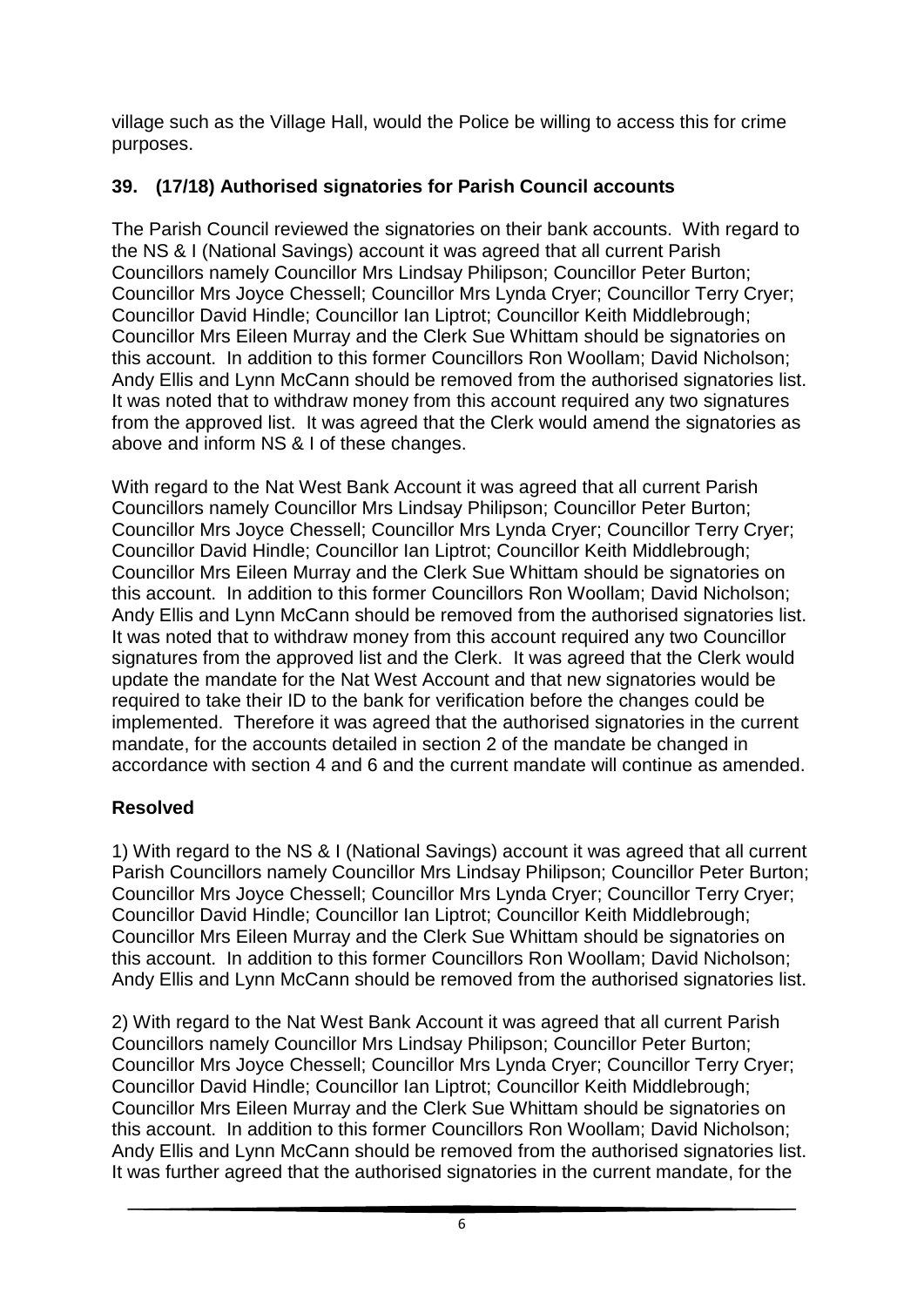accounts detailed in section 2 of the mandate be changed in accordance with section 4 and 6 and the current mandate will continue as amended.

# **40. (17/18) Preston Area Committee (PAC)**

Councillor Mrs Eileen Murray gave an update to the Parish Council from the PAC meeting held on 21 June 2017. She explained that Councillor Orme who was the Chairman of LALC had attended the meeting and a very open discussion was held on how to improve LALC. In particular there had been a good discussion about updating LALC's website and systems to make better use of modern technology. It was agreed at the PAC meeting that this would be a suitable resolution to go to the LALC Annual General Meeting to be held in November and the Parish Council supported this recommendation.

# **41. (17/18) Survey – Growing a rural community**

The Clerk reported that she had received a request to respond to a survey about growing a rural community. There was a brief discussion about this to see if it was a genuine survey or one designed to find out detailed information about parishes. On looking at the website it was felt that this was a genuine request for information and Councillor Mrs Eileen Murray agreed to complete the survey on behalf of the Parish Council.

### **Resolved**

That Councillor Mrs Eileen Murray completes the growing a rural community survey on behalf of the Parish Council.

# **42. (17/18) Financial Matters and banking**

It was noted that we had an estimated £313,596.19 in the bank as at 5 June 2017. It was noted that this amount did not take into account the recent transfer from the Nat West Bank Account to the NS & I (National Savings) Account of £75,000. It was further reported that the Clerk had reclaimed back VAT of £2,971.33 and this amount was not included in the figure above as it was credited to our bank account at the end of June and the latest bank statement did not cover this date.

### **Resolved**

1) It was noted that since the last meeting the following had been paid:-

i) Reimbursement to Jayne Woollam (Trustee) for the banner for the Wetlands as agreed at the last meeting - £74.40 + VAT total £89.28. (Cheque no 852).

ii) AVJ for newsletter printing - £495.00 (Cheque no 853).

2) The following invoices were agreed for payment:-

i) The Clerk, Sue Whittam, 4, 11, 18 and 25 June at £278.80 per week = £1,115.20 + Neighbourhood Planning hours 22 (up to 30 June 2017) £306.68 = £1,421.88  $$ tax and  $NI = £1,054.22$ . (Cheque no 854).